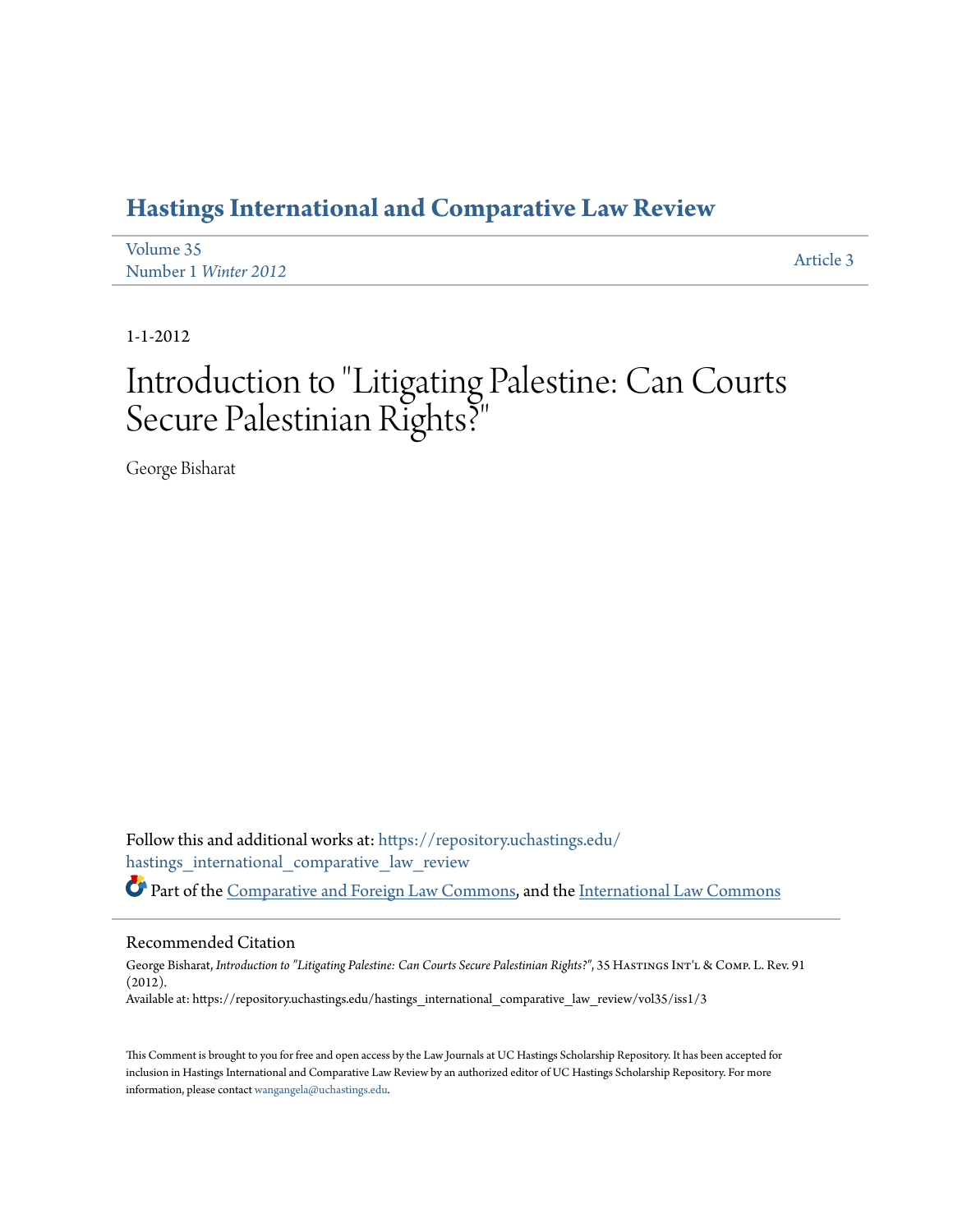## **Introduction to "Litigating Palestine: Can Courts Secure Palestinian Rights?"**

**By GEORGE BISHARAT\***

This issue of the *Hastings International and Comparative Law Review* (HICLR) presents two articles based on presentations first offered at a conference held at **UC** Hastings College of the Law and sponsored **by** the Trans Arab Research Institute' on March *25* and **26,** 2011. The conference was entitled "Litigating Palestine: Can Courts Secure Palestinian Rights?" The conference consisted of four panels of three speakers each, and a keynote address.2 It was attended **by** members of the Hastings community, as well as many from outside the college, and attracted a significant online audience, as the proceedings were live streamed over the Internet.

Virtually all academic conferences have starting premises or points of departure, and this was so of the "Litigating Palestine" conference. To be useful, conference premises should bear close relationship to reality, but need not be uncontested. Here are the premises assumed **by** the conference:

First, and most basically, Palestinians as individuals and as a collectivity have human,<sup>3</sup> civil,<sup>4</sup> and political, that is, national rights.<sup>5</sup>

**<sup>\*</sup>** George Bisharat is a Professor at **UC** Hastings College of the Law and writes frequently on law and politics in the Middle East.

**<sup>1.</sup>** The Trans Arab Research Institute is a 501(c)(3) organization registered in Massachusetts that "aims to provide focused research and public venues to analyze, discuss and present optional perspectives" on issues and problems in the contemporary Arab world. *See generally* http://tari.org/.

<sup>2.</sup> For a brief description of the conference, panelist biographies, conference program, *see* http://www.uchastings.edu/media-and-news/event/2011/03/ Litigating-Palestine.html.

**<sup>3.</sup>** Universal Declaration of Human Rights, arts. **3** and 14, **G.A.** Res. **217A (III), U.N.** Doc. **A/810** (Dec. **10,** 1948). In addition, Palestinians living under Israeli military occupation in East Jerusalem, the West Bank, and the Gaza Strip, are further protected **by** international humanitarian law, as codified in the Fourth Geneva Conventions of 1949 and their Additional Protocols, among other sources.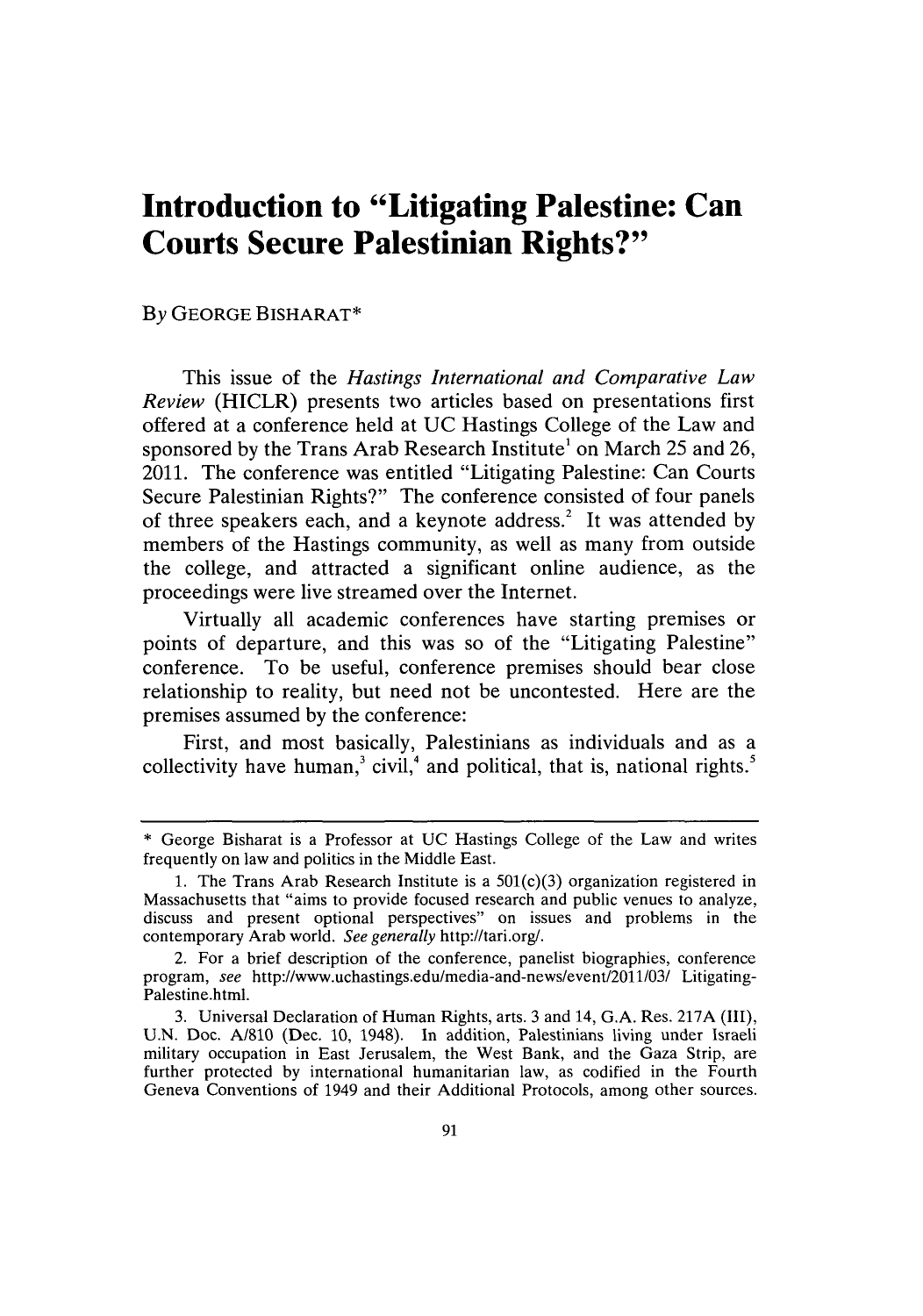It was not possible always to say this, but today these are moral and legal assertions that are virtually unassailable.

Second, it is **by** now widely accepted that Israel has a lengthy history of violating the human, civil, and national rights of the Palestinians. Whether Israel is a more or less severe violator of human rights than other nations, or whether the international community has responded or failed to respond to these violations, or whether Israel is guilty in each and every instance and of each and every violation of which it is accused **-** these are all questions that can be reasonably debated. But there is far too lengthy and diverse a record of Israel's human rights violations for there to be any serious dispute about the "big picture." Journalists, human rights organizations based in Israel,' the occupied West Bank' and Gaza

4. International Covenant on Civil and Political Rights, Dec. **19, 1966, S.** Exec. Doc. **E, 95-2 (1978), 999 U.N.T.S. 171.**

**6.** For example, credible reports that Israel had engaged in systematic torture **of** Palestinian detainees in the territories it had occupied in **1967** were first reported in the Sunday Times of London on June **17, 1977.** *See* Article published in "The Sunday Times" (London)\_on **19** June **1977:** Israel tortures Arab prisoners, **U.N.S.C.,** 32nd. Sess., Annex, **U.N.** Doc. **A/32/132** (July **5, 1977),** *available at* http://unispal.un.org/UNISPAL.NSF/0/FE3D603D74F5729B85256FE0006CC519.

*7. See, e.g., The Israeli Information Center for Human Rights in the Occupied Territories,* B'TSELEM, http://www.btselem.org; *The Legal Center for Arab Minority Rights in Israel,* **ADALAH,** http://www.adalah.org; THE ARAB HUM. RTs. **ASSOC'N,** http://www.arabhra.org; HAMOKED: **CENTER** FOR **DEF.** OF THE **INDIVIDUAL,** http://www.hamoked.org/about.aspx (all last visited Nov. **10.** 2011).

*See, e.g.,* Protocol Additional to the Geneva Conventions of 12 August 1949, and Relating to the Protection of Victims of International Armed Conflicts (Protocol **I),** adopted June **8, 1977, 1125 U.N.T.S. 3;** Protocol Additional to the Geneva Conventions of 12 August 1949, and Relating to the Protection **of** Victims of Non-International Armed Conflicts, adopted June **8, 1977, 1125 U.N.T.S. 609.** *See also* Convention (IV) Respecting the Laws and Customs of War on Land, with Annexed Regulations, Oct. **18, 1907, 36** Stat. **2277.**

**<sup>5.</sup>** Palestinian rights to national self-determination were first recognized in 1974 with the United Nations in General Assembly Resolution **3236. G.A.** Res. **3236** (XXIX), **U.N.** GAOR, 29th Sess., Doc. **A/RES/3236** (XXIX) (Nov. 22, 1974) Palestinian rights to national self-determination and sovereignty were recognized in 2004 **by** the United Nations Security Council in its resolution endorsing the Roadmap for Peace generated **by** "the Quartet" (United States, the United Nations, the European Union, and Russia). **G.A.** Res. **1515, U.N.** GAOR, 58th Sess., Doc. **A/RES/58/21** (Jan. 22, 2004). According to Palestinian diplomats, more than one hundred nations have recognized Palestine as a state following the Palestine Liberation Organization's decision to declare a state in **1988.** *See Argentina, Uruguary recognise Palestinian state,* AFP (Dec. **7,** 2010), *available at* http://www.abc.net.au/news/2010-12-07/argentina-uruguay-recognise-palestinianstate/2365532.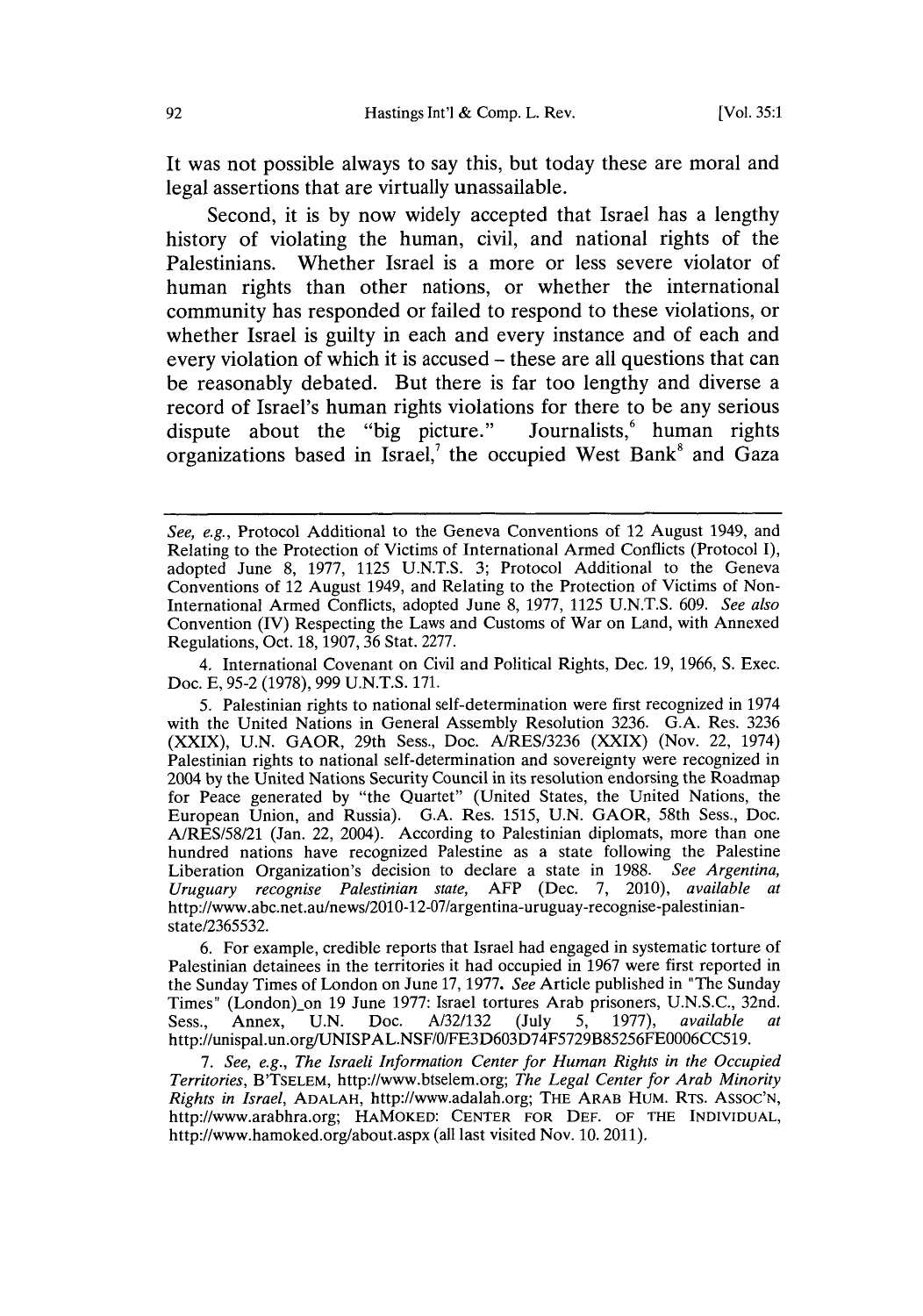Strip<sup>9</sup> and abroad,<sup>10</sup> governments - including the United States government, in the State Department's annual reports on human rights violations **by** recipients of United States aid" **- UN** officials, or individuals working under **UN** auspices such as Justice Richard Goldstone, $^{12}$  and courts, including the International Court of Justice $^{13}$ have all contributed to a rich documentary record that is replete with examples of rights violations. These violations include torture<sup>14</sup>, extrajudicial killings,<sup>15</sup> detention without trial,<sup>16</sup> home demolitions,<sup>17</sup>

*8.* See, e.g., **AL-HAG,** http://www.alhaq.org, *and* ADDAMEER, http://www.addameer.org/addameer/about.html (all last visited Nov. **10.** 2011).

*9. See, e.g.,* THE **PALESTINIAN CENTER** FOR HUM. RTS., http://www.pchrgaza.org /portal/en/, *and* **AL-MEZAN CENTER** FOR HUM. RTs. http://www.mezan.org/ en/index.php (all last visited Nov. **10.** 2011).

*10. See generally* **AMNESTY** INTERNATIONAL, **ANNUAL** REPORT: ISRAEL **AND THE** OCCUPIED PALESTINIAN TERRITORIES (2011), *available at* http://www.amnestyusa.org/ research/reports/annual-report-israel-and-the-occupied-palestinian-territories-2011; *and* **HUMAN** RIGHTS WATCH, ISRAEL: FOLLOW PRISONER **EXCHANGE** BY **ENDING** BLOCKADE (Oct. **18,** 2011), http://www.hrw.org/middle-eastn-africa/israel-andoccupied-territories.

*11. See generally* **U.S.** DEP'T OF **STATE, BUREAU** OF DEMOCRACY, HUM. RTS., **AND LAB.,** 2010 **HUMAN RIGHTS REPORT: ISRAEL AND THE OCCUPIED TERRITORIES** (Apr. **8,** 2011); **U.S.** DEP'T OF **STATE, BUREAU** OF DEMOCRACY, HUM. RTS., **AND** LAB., **2009 HUMAN RIGHTS REPORT: ISRAEL AND THE OCCUPIED TERRITORIES** (Mar. **11,** 2010); **U.S.** DEP'T OF **STATE, BUREAU** OF DEMOCRACY, HUM. RTS., **AND** LAB., **2008 HUMAN** RIGHTS REPORT: ISRAEL **AND** THE OCCUPIED **TERRITORIES** (Feb. **25, 2009).**

12. United Nations Fact Finding Mission on the Gaza Conflict, *Human Rights in Palestine and Other Occupied Territories: Report of the United Nations Fact Finding Mission on the Gaza Conflict,* **U.N.** Doc. A/HRC/12/48 (Sept. **15, 2009);** *see also* Rep. of the Special Rapporteur on the situation of human rights in the Palestinian territories occupied since **1967,** *Human Rights Situation in Palestine and Other Occupied Arab Territories, \$* **32(b)** at **17, U.N.** Comm'n on Human Rights, **U.N.** Doc. **A/HRC/16/72** (Jan. **10,** 2011) **(by** Richard Falk); Rep. of the Special Rapporteur on the situation of human rights in the Palestinian territories occupied since **1967,** *Implementation of General Assembly Resolution 60/251 of March 15 entitled "Human Rights Council", \$[* **3,** 22-24, **58-62, U.N.** doc. A/HRC/4/17 (Jan. **29, 2007) (by** John Dugard).

**13.** Legal Consequences of the Construction of a Wall in the Occupied Palestinian Territory, 2004 **I.C.J.** No. **131, 136** (July **9),** *available at* http://www.icjcij.org/icjwww/-idocket/imwp/imwp\_advisory\_opinion/imwp\_

advisory-opinion\_20040709.htm [hereinafter *Legal Consequences Opinion].*

*14. See, e.g.,* THE **PUB.** COMM. **AGAINST** TORTURE **IN** ISRAEL, http://www.stoptorture.org; *Torture and Abuse Under Interrogation,* B'TSELEM, http://www.btselem.org/torture/; THE **LANDAU** COMMISSION REPORT, *available at* http://www.cttcampaigns.info/documents/fr/landau en/Landaul.pdf (all last visited Nov. **10,** 2011).

*15. See, e.g., The Status of Human Rights in Palestine,* **INDEP. COMM'N ON** HuM. RTS. (Dec. **31,** 2010), *available at* http://www.ichr.ps/pdfs/exs2011.pdf.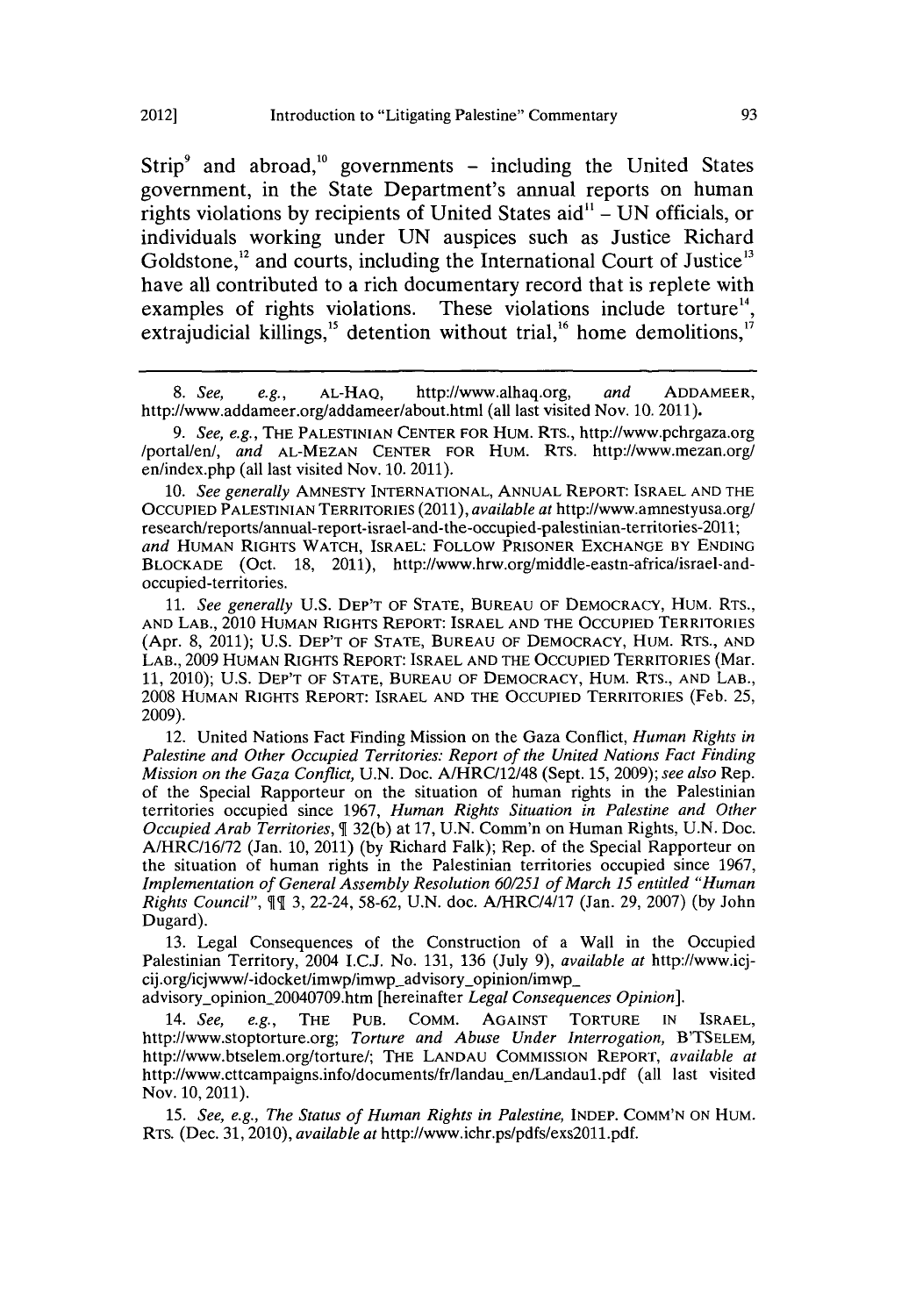illegal settlements,<sup>18</sup> banishments, and other grave offenses. Those who have born the brunt of Israeli rights violations include Palestinians, who are citizens of the state of Israel,<sup>19</sup> Palestinians who have lived under Israeli military occupation in the East Jerusalem, $20$ the West Bank,<sup>21</sup> and the Gaza Strip,<sup>22</sup> and Palestinians who live in exile outside of the borders of former Mandate Palestine.<sup>23</sup>

*17. See, e.g.,* HUMAN RIGHTS WATCH, *Israel: Halt Home Demolitions* (June 21, 2011), http://www.hrw.org/news/2011/06/21/israel-halt-home-demolitions.

*18. See, e.g., Foreign Office Minister condemns further expansion of illegal Israeli settlements,* THE **PUB.** RECORD (Aug. **16,** 2011), http://pubrecord.org/nation/400/ unsecretary-general-says-israeli-settlements-illegal/; *Foreign Office Minister condemns further expansion of illegal Israeli settlements, FOREIGN & COMMONWEALTH OFF.* (Aug. 16, 2011), *available at* http://www.fco.gov.uk/en/news/latest-(Aug. **16,** 2011), *available at* http://www.fco.gov.uk/en/news/latestnews/?view=News&id=644678882

*19. See generally* **ADALAH,** THE **INEQUALITY** REPORT: THE PALESTINIAN ARAB MINORITY **IN** ISRAEL (Mar. 2011), *available at* http://www.adalah.org/upfiles/ 2011/Adalah\_The\_Inequality\_Report\_March\_2011.pdf.

*20. See* OFF. OF THE HIGH COMM'R FOR HUM. RTS., ISRAEL: **UN** RIGHTS EXPERT **RAISES** ALARM **ON** GROWING DETERIORATION OF **HUMAN** RIGHTS **IN** OCCUPIED **EAST JERUSALEM** (Mar. 21, 2011), http://www.ohchr.org/en/NewsEvents/Pages/ DisplayNews.aspx?NewsID=10874&LangID=E.

*21. See* **HUMAN** RIGHTS WATCH, SEPARATE **AND UNEQUAL: ISRAEL'S** DISCRIMINATORY TREATMENT OF **PALESTINIANS** IN THE **OCCUPIED** PALESTINIAN TERRITORIES (Dec. **19,** 2010), http://www.hrw.org/reports/2010/12/19/separate-andunequal-0.

*22. See* **PALESTINIAN CENTRE** FOR HUM. RTS., *8 Persons, Including 2 Children and 3 Women, Wounded Due to Explosions of Home-Made Rockets in Populated Areas in Gaza* (Aug. 24, 2011), http://www.pchrgaza.org/portal/en/index.php?option= comcontent&view=article&id=7672:8-persons-including-2-children-and-3-womenwounded-due-to-explosions-of-home-made-rockets-in-populated-areas-ingaza&catid=61:field-update-security-chaos-&Itemid=211.

**23.** There is a strong argument that Palestinian refugees who were forced from their homes or fled in fear in either 1948 or **1967** to areas outside of Palestine have an internationally recognized right to return to their homes or, if they prefer, to receive compensation and support for resettlement. *See* Susan Akram, *Palestinian Refugees and Their Legal Status: Rights, Politics and Implications for a Just Solution,* **31(3) J. PALESTINE STUD., 36, 51** (2002); John Quigley, Displaced Palestinians and a Right of Return, **39** HARV. **INT'L L.J. 171 (1998).** Israel has denied Palestinian refugees their rights of return and has regularly resorted to lethal force to bar their return, most recently in May 2011. *See 16 dead, dozens injured as violence erupts along Israel's borders with Syria,* DAILY MAIL **UK** (May **16,** 2011), http://www.dailymail.co.uk/ news/article-1387322/Violence-Israels-borders-Syria-Nakba-Day-16-dead-dozensinjured.html.

*<sup>16.</sup> See, e.g.,* B'TSELEM, WITHOUT TRIAL: ADMINISTRATIVE **DETENTION** OF **PALESTINIANS** BY ISRAEL **AND** THE **INCARCERATION** OF **UNLAWFUL COMBATANTS** LAW (Oct. 2009), http://www.btselem.org/publications/summaries/200910\_without\_ trial.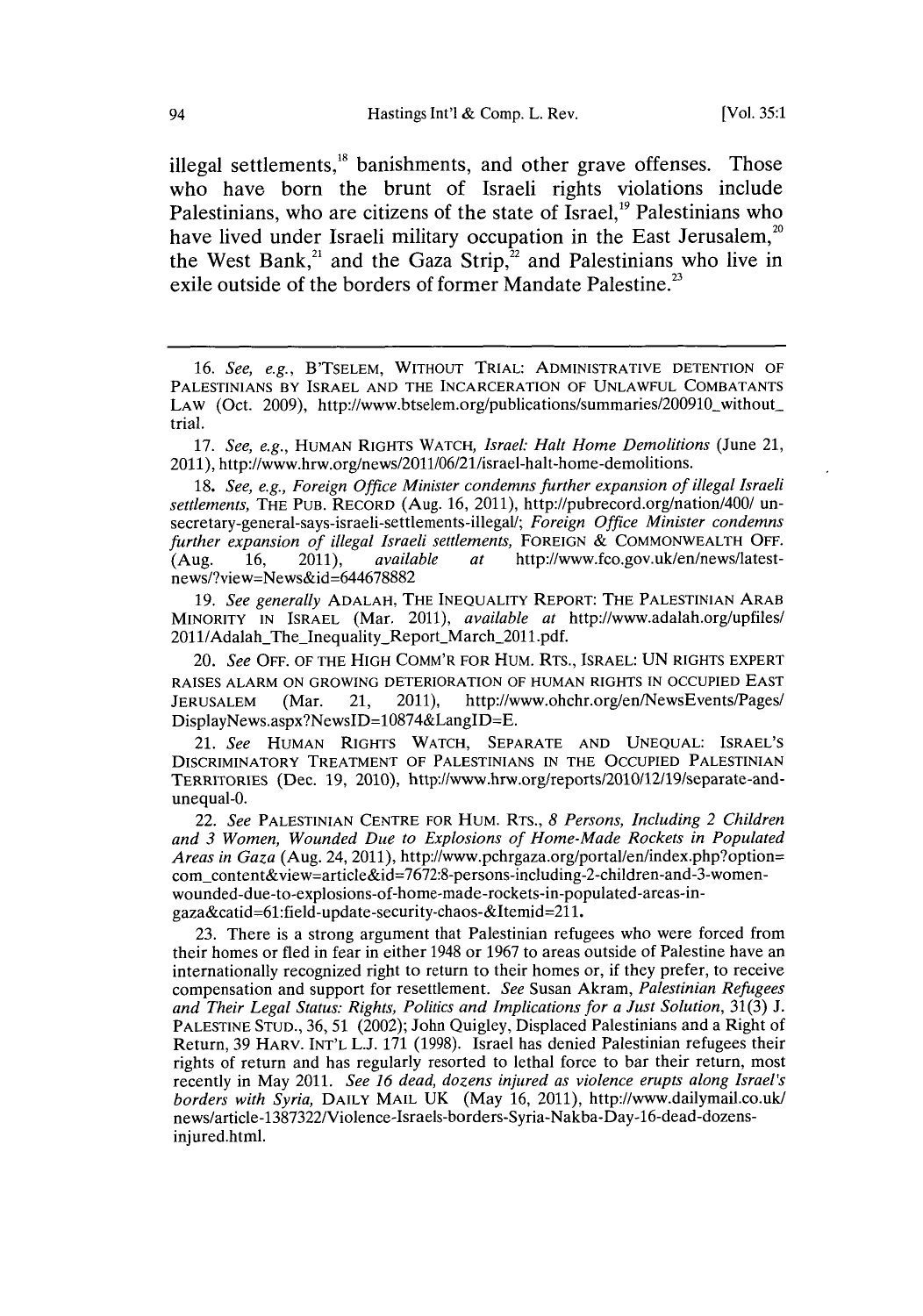Third, it is an empirical fact that Palestinians and othersincluding Israeli Jews, Europeans, and Americans—have made efforts to protect and advance Palestinian rights in courtrooms around the globe. They have done so in Israel and the Occupied Palestinian Territories<sup>24</sup>, in the United States<sup>25</sup>, in Canada,<sup>26</sup> and in the international system.27 Their efforts, **I** think it is fair to say, have yielded profoundly mixed results. Even where favorable verdicts have been achieved, as in the International Court of Justice's ruling that Israel's separation wall violated international law<sup>28</sup> these occasional courtroom victories have seldom resulted in substantial changes in the situation on the ground. Israel's separation wall, for example, is still under construction, largely according to its originally planned route.<sup>29</sup>

Our business as lawyers and legal academics, of course, is to encourage resolution of conflict through peaceful and lawful means. Therefore it makes perfect sense for us to evaluate the strategies, limitations, successes and failures of efforts to defend Palestinian rights in a variety of different court systems here and abroad and to help to identify strategies for them to be more successful. Is this not the way we, as a profession, want to see conflict resolved? So while the conference, and this issue of the *Hastings International and Comparative Law Review,* discuss Israeli violations of Palestinian rights, neither constitutes a gripe forum for Palestinians and their advocates. The point, rather, is to grapple seriously with the question

**27.** *See* Aluf Benn, *Ministry defends report on ICJ Ruling,* HAARETZ, Aug. **23,** 2004, http://www.haaretz.com/print-edition/news/ministry-defends-report-on-icjruling-1.132378.

**28.** *See generally Legal Consequences Opinion.*

**29.** Several challenges to the separation wall in the Israeli High Court have resulted in minor adjustments in the wall's route. *See, e.g.,* Joseph Berger, *High Court Tells Israelis to shift part of barrier,* N.Y. TIMES, July **1,** 2004, http://www.nytimes.com/2004/07/01/world/high-court-tells-israelis-to-shift-part-ofbarrier.html?ref=josephberger.

*<sup>24.</sup> See Human Rights groups launch court challenge of targeted killings,* ASSOCIATED PRESS, Jan. 21, 2002, *available at* http://www.haaretz.com/news/humarnrights-groups-launch-court-challenge-of-targeted-killings-1.54784.

*<sup>25.</sup> See Court: Dichter cannot be sued over 2002 bombing in U.S.,* HAARETZ, Apr. **16, 2009,** http://www.haaretz.com/news/court-dichter-cannot-be-sued-in-u-s-over-2002-gaza-bombing-1.274208.

**<sup>26.</sup>** *See, e.g.,* **AL-HAQ,** FROM **PALESTINIAN** OLIVE GROVES **TO CANADIAN** COURTROOMS: **RESISTING** ISRAEL'S **ANNEXATION POLICIES IN** THE WEST BANK **(2008),** http://www.alhaq.org/images/stories/PDF/accoutability-files/From Palestinian\_Olive\_Groves\_to\_Canadian\_Courtrooms.pdf.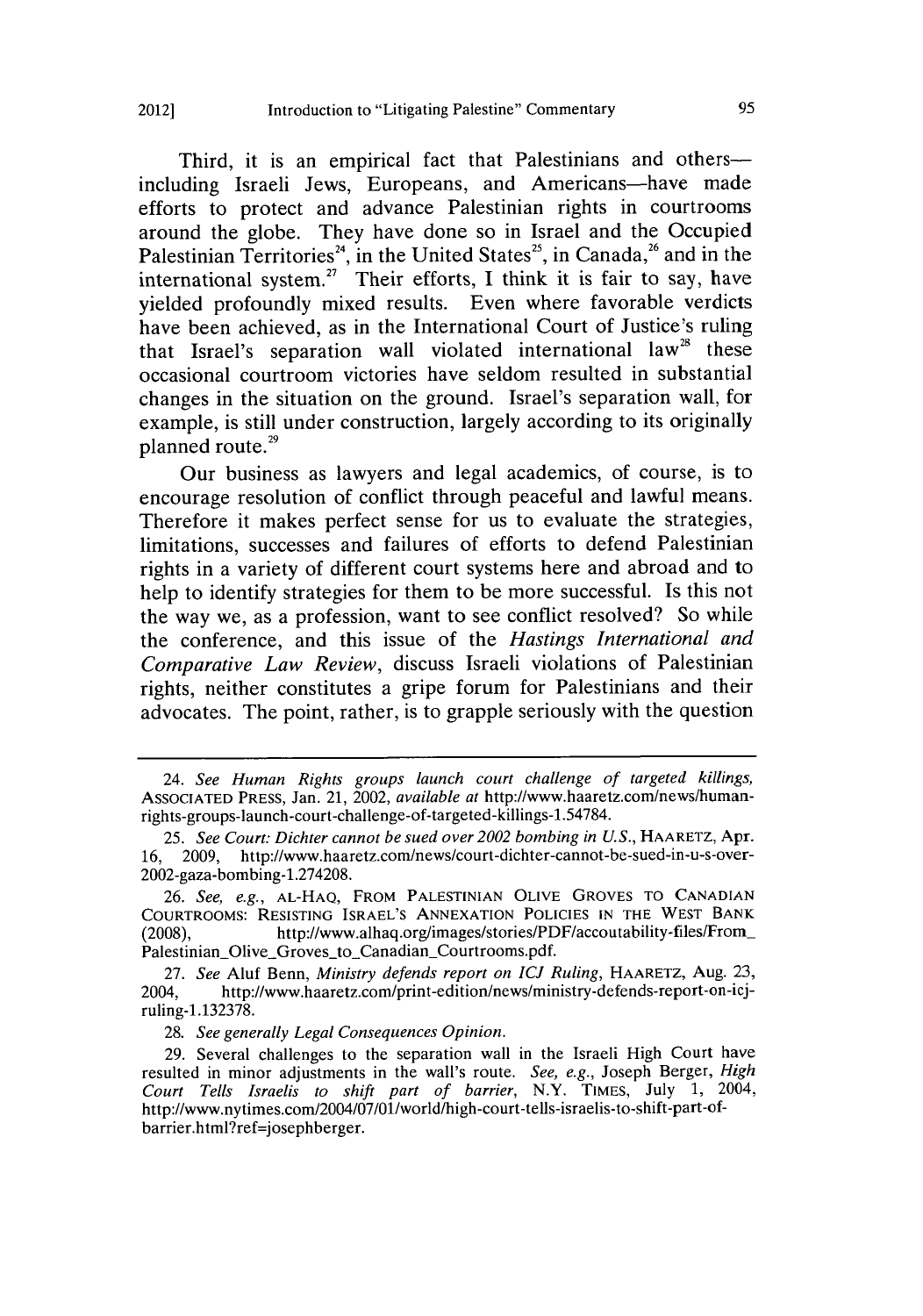of how Palestinian rights can be peacefully and lawfully protected.

So here are some examples of the kinds of questions that the articles will ask, and hopefully, answer:

- Can Palestinians get a fair shake in court? Does it make sense for them and those who aspire to defend their rights to invest financial and human resources in costly litigation?
- If so, where? What venues are most welcoming to Palestinian claims?
- What kinds of legal strategies are most likely to succeed, and where?
- How can success in litigation be measured? Does an unfavorable verdict always spell failure, or are there other, equally important residual benefits?
- What are the unseen costs of litigation? In particular, if Palestinian litigants suffer an unfavorable verdict, does the fact that they have "had their day in court" then impart an appearance of illegality to the practices they were challenging?
- What happens if we are forced to conclude that litigation should be abandoned? Are there peaceful and lawful ways to enforce international law outside of courts if litigation proves fruitless?

In addition to these practical considerations, there are theoretical questions that are raised **by** the experiences of "litigating Palestine." There are at least two bodies of literature in sociolegal studies that are implicated. One looks at the political role of judicial institutions, particularly as venues for protecting for advancing the rights of disempowered groups.30 The other is a **by** now extensive literature on "cause lawyering," which examines the lives, strategies, and conditions under which lawyers struggle to advance social and political causes.<sup>31</sup>

It strikes me that in the diversity of examples within the track

**<sup>30.</sup>** The classic in this field is GERALD ROSENBERG, THE HOLLOW HOPE: **CAN** COURTS BRING **ABOUT SOCIAL CHANGE? (2d.** ed. **2008).** *See also* **STUART SCHEINGOLD,** THE **POLITICS** OF RIGHTS: LAWYERS, PUBLIC POLICY, **AND** POLITICAL **CHANGE (2d.** ed. 2004).

*<sup>31.</sup> See generally* THE **CULTURAL** LIVES OF **CAUSE** LAWYERS (Austin Sarat and Stuart Scheingold eds., **2008); CAUSE** LAWYERS **AND SOCIAL** MOVEMENTS (Austin Sarat and Stuart Scheingold eds., **2006); CAUSE** LAWYERING: POLITICAL **COMMITMENTS AND PROFESSIONAL** RESPONSIBILITIES (Austin Sarat and Stuart Scheingold eds. **1998).**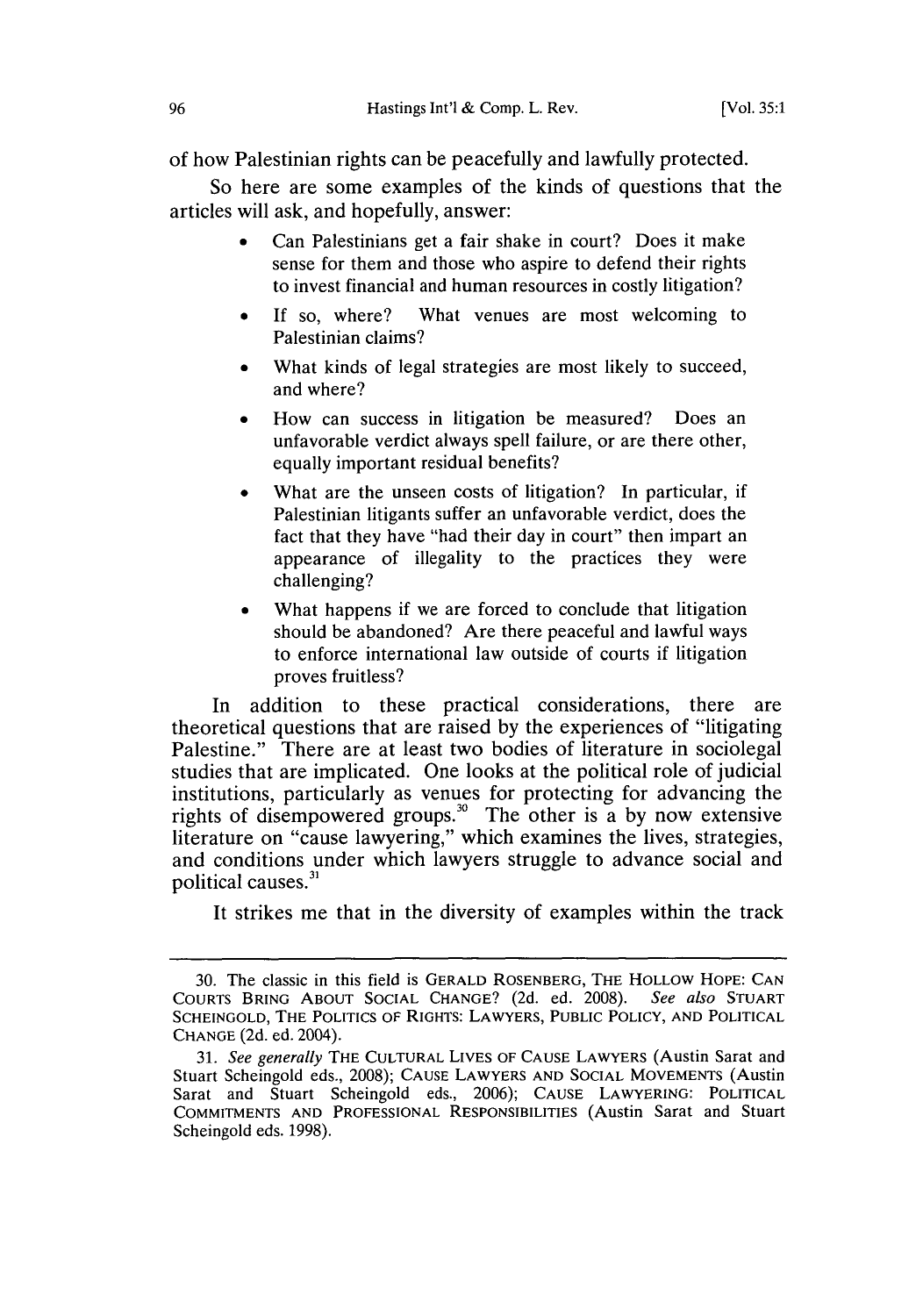record of "litigating Palestine," and in comparisons between this experience and those in other locations, as in South Africa<sup>32</sup> or even here in United States,<sup>33</sup> we have the grist to generate new insights about the conditions under which courts cannot or cannot play in realizing justice, or where "cause lawyering" can flourish or not. **I** sincerely hope, therefore, that these articles contribute to broader theoretical understandings that can inform others who are considering similar challenges in completely different places.

Lastly, a word about feelings. It was clear that some within the Hastings community and others outside of it were alarmed, even pained **by** the conference, and may greet the appearance of these articles with no less concern.<sup>34</sup> I am sure I speak for the editors of HICLR as well as myself, as a conference organizer, in assuring our various audiences that no offense has been intended, even if some offense is sincerely felt. At the same time, the sensitivities of some cannot function to censor our expression nor limit our freedom in raising issues of clear academic merit, not to mention practical import. **A** discussion of these issues is too important not to be held.

**<sup>32.</sup> RICHARD ABEL, POLITICS BY OTHER MEANS: LAW IN THE STRUGGLE AGAINST APARTHEID, 1980-1994 (1995); STEPHEN ELLMANN, IN A TIME OF TROUBLE: LAW AND LIBERTY IN SOUTH AFRICA'S STATE OF EMERGENCY (1992).**

**<sup>33.</sup> MICHAEL MCCANN, RIGHTS AT WORK: PAY EQUITY REFORM AND THE POLITICS OF LEGAL MOBILIZATION** (1994).

*<sup>34.</sup> See, e.g., ADL Commends UC Hastings for Resolution; Disappointed at School's Failure to Remove Name from Problematic Conference,* **ANTI-DEFAMATION** LEAGUE (Mar. 25, 2011), http://www.adl.org/PresRele/IslME\_62/6009\_62.htm; Bob Egelko, *Hastings Board pulls UC brand from rights conference,* **SAN FRANCISCO CHRONICLE,** Apr. **13,** 2011, http://www.sfgate.com/cgi-bin/article.cgi?f=/c/a/ 2011/ 04/13/BABN1IV958.DTL; *S.F. college backs out of Palestinian rights meeting,* **ASSOCIATED PRESS,** Apr. 14, 2011, *available at* http://www.smdailyjournal.com/ article-preview.php?type=lnews&title=S.F.%20college%20backs%20out%200f%20 Palestinian%20rights%20meeting&id=156593.